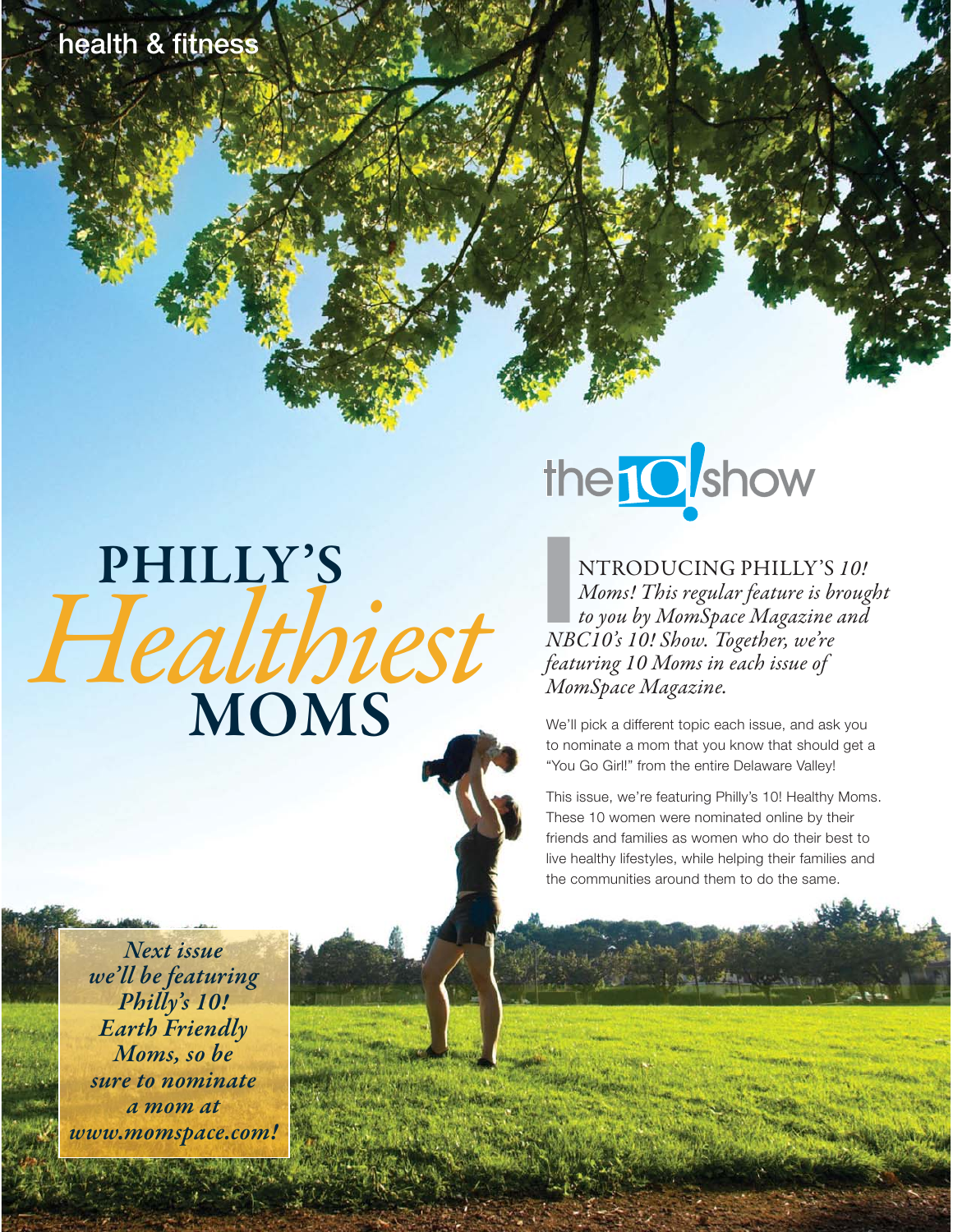### health & fitness

#### **PHILLY'S HEALTHIEST MOMS**



## Trish Boas

Trish dedicates herself to living a healthy lifestyle, being motivated to look and feel good every day. She eats a diet of fish, chicken, and vegetables, low carb and low sugar foods. Her workout is a regimented 2 hours a day, 5 days a week and she has recently consulted a diet/workout "guru" to enhance her program for maximum benefit. Trish is a role model especially to her boys, ages 5 and 7. She is dedicated to ensuring that her kids live a healthy lifestyle through diet and

regular exercise, as well as having them participate in the community. In Trish's spare time she is a school homeroom mom and makes Welcome Neighbor visits to greet community newcomers. *Trish is from West Chester, PA and was nominated by friends, Wendy Lehman and Pat Murphy.*



### Amy Otey

Amy's life revolves around giving to her community, family and friends the knowledge and gift of exercise and good health. Amy has built her career around teaching preschool children to stay healthy and exercise. By creating music and songs, the children learn that their bodies are truly amazing and that exercise can be fun! In addition, Amy teaches yoga (at 6:30am!) to adults to help them find their center balance and relieve stress. As a Boy Scout leader, Amy recently

helped a troop achieve their Presidential Physical Fitness badge. *Amy was nominated by her friend, Florinda Friend.*



# Raluca Milinichik

Raluca recently lost more than 100 lbs in one year! The blog that she created, *ralucasweigh.blogspot.com*, contains her tips, detailed daily menus, and pictures. She is very excited about her "weigh" of losing weight and hopes it will work for others who are starting or continuing on their own weight loss journey. *Raluca was nominated by her husband.*



# Sharon Napoli

Instead of driving a car around town to take care of everyday errands, Sharon rides her bike! She hitches up a bike trailer so her two children can come along for the ride. She pedals her oldest child to pre-school and then her youngest accompanies her to the store. In the summer, Sharon plants a vegetable garden for her family and pets to enjoy (their tortoise loves tomatoes!). *Sharon was nominated by her sister.*



### Kim Savino

Kim leads and promotes a healthy, balanced lifestyle for herself and her family. She exercises and takes yoga classes regularly and enjoys reading, learning, working and volunteering. Her home is stocked with natural and organic products from local farms/stores in Chester County and her diet is a balance of proteins, fruits, vegetables, seafood and healthy supplements. Even Kim's kids, Samantha, 15 and Christian, 11, eat everything from wild salmon to

rare tuna and California sushi. The Savino's new Wii Fit keeps the family together as do regular stints on the trampoline and walks around their development. *Kim was nominated by her husband, Domenick.*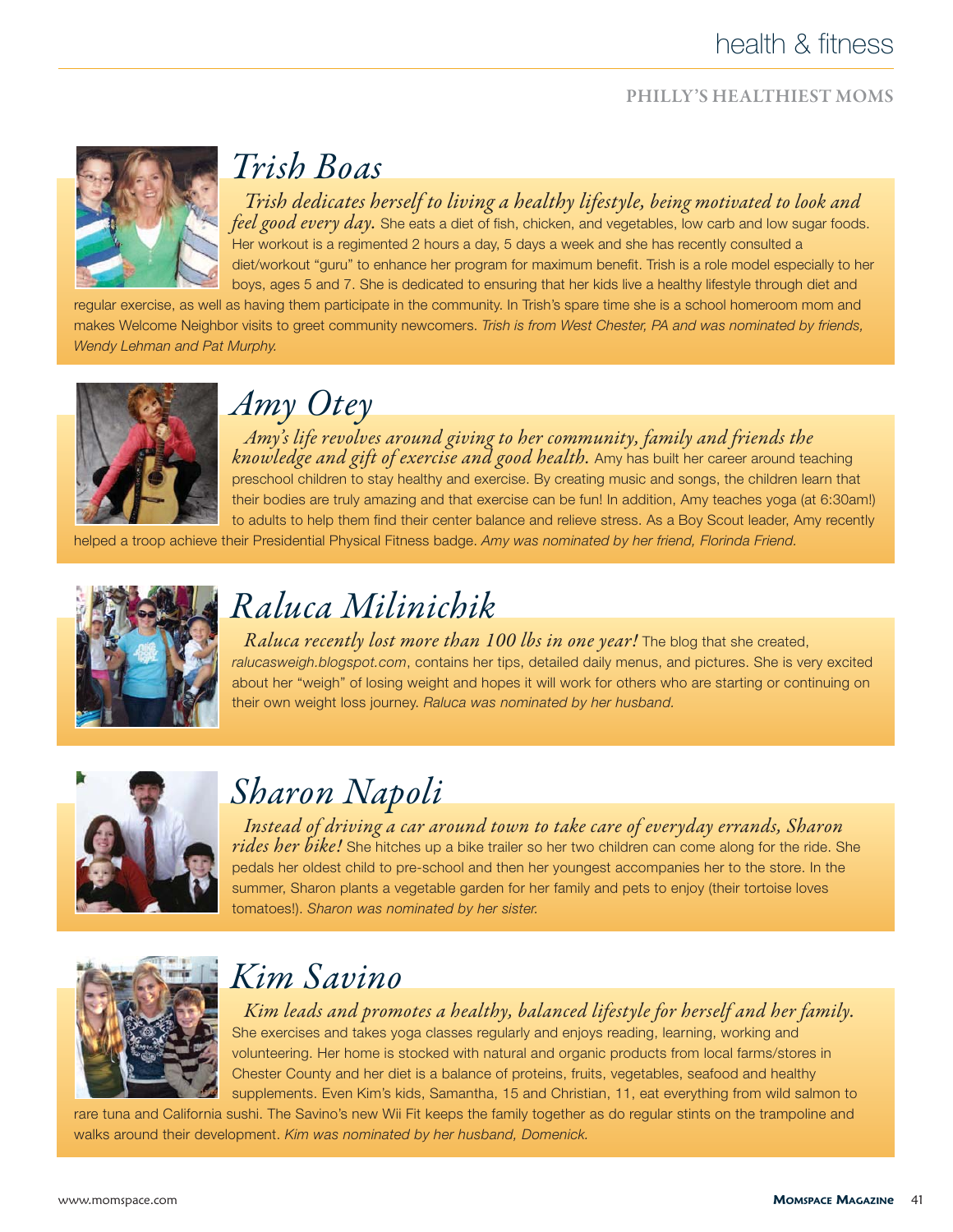#### **PHILLY'S HEALTHIEST MOMS**



### Tricia Perez

Tricia was an athletic trainer who saw the need to help moms get in shape during and after childbirth. She began training herself and then started her business, One Fit Mama, to help new moms and moms-to-be realize their potential through a proper fitness program. She teaches that moms can be happy with their bodies and be the person they want to be. Tricia's friend, Mark, calls her "an amazing person". She runs her own business and is raising her hearing impaired son

alone. He says, Tricia "never says a word about how hard life is. She is incredibly upbeat and we need more people like her." *Tricia was nominated by her friend, Mark Gambol. (onefitmama.com)*



### Amy Portale

Amy's husband describes her as a "one-of-a-kind perfect healthy mom". Five days a week, all year long, Amy rises at 5:45 AM to go for a 45 minute run in time to be home to prepare breakfast and get the kids ready for school. She also lifts weights in the basement home gym as often as possible. Amy has participated in the 3-Day Breast Cancer Walk in Philadelphia, the Marine Corps Marathon in Washington, DC, The Broad Street Run, Philadelphia Distance Run and dozens of other

races. Her four children are healthy, happy and fit - all multi-sport athletes; a reflection of Amy's strong positive influence. *Amy was nominated by her husband, Joe.*



Suzy Stauffer

Suzy is a 44 year old mom of three children who is very passionate about promoting family health. She believes a mother truly has the power to influence the health of the people around her through her own transformation. "So, I had to start with a commitment to my own health before I could help others", says Suzy. After working hard and finding success, she created a website called Beyond the Bus Stop. It is a place for moms to find resources and tools

to take action and create a healthier lifestyle. She helps mothers and their families use workouts and nutritional plans that are realistic, fun, affordable and life changing. Suzy believes, "we owe it to our children to set a good example and to teach them how to lead others toward optimal health and well being! It's the ripple effect that will change this crisis around". *Suzy was nominated by a friend. (beyondthebusstop.com)*



### Ann Ferentinos

Ann is very committed to promoting a healthy lifestyle for her and her family. She is dedicated to working out and makes it a point to ensure her three children are involved in organized sports and physical activity. "It's great to see our children stretching or getting a cardio workout along with Mom", says Ann's husband, Peter. Ann eats a completely healthy diet, and over time has transformed the family diet to a balanced and nutritional one. Her kids are reading nutrition

labels and want to eat right to help in sports and school. "Ann's commitment has paid off well. She is in great shape, and looks fantastic. Our whole family is healthier thanks to her devotion", continues Peter. As President of the Chadds Ford MOM's Club, Ann helps promote a weekly playdate, where the focus is on healthy play for the children in the club. *Ann was nominated by her husband, Peter.*